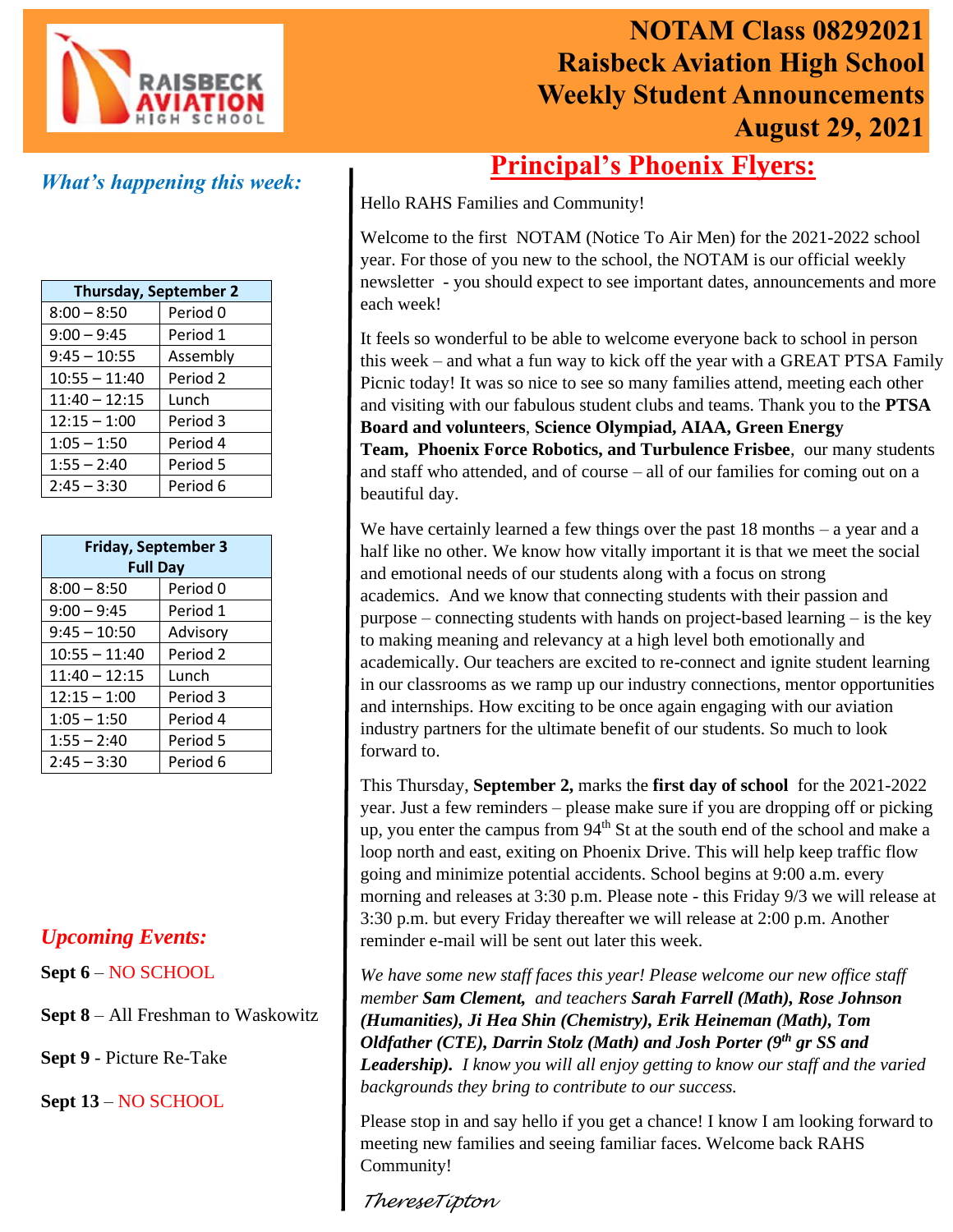**All Highline students will receive free breakfast and lunch for the 2021-2022 school year**, regardless of income level. We are however, encouraging those families who qualify, to fill out the free/reduced lunch form online. [https://apply4meals.highlineschools.org/fma/](https://nam10.safelinks.protection.outlook.com/?url=https%3A%2F%2Fapply4meals.highlineschools.org%2Ffma%2F&data=04%7C01%7CTrish.McGuire%40highlineschools.org%7Cacf76fe2d5e740e059b408d96b5d3a1c%7Ce56e55358e7b44d0bfa81d50833ab846%7C1%7C0%7C637658870418879794%7CUnknown%7CTWFpbGZsb3d8eyJWIjoiMC4wLjAwMDAiLCJQIjoiV2luMzIiLCJBTiI6Ik1haWwiLCJXVCI6Mn0%3D%7C1000&sdata=PXm9%2FbLf7dKk2F5HFrjD8RVU712WFkcdFJmXSomnQuM%3D&reserved=0) And as always, students can bring their own meals from home.

**Students –** If you need to find your bus schedule go to our district website: **<https://www.highlineschools.org/departments/transportation>**

**Students –** On the first day of school you will go to your first period class and will be given a copy of your schedule. We will have student lists hanging outside of the school that will tell you your first period class.

**Students –** If you are requesting a schedule change this must be done online. You can find the links here: Core classes: [https://forms.gle/K12rubFFgkyLtBGY6](https://nam10.safelinks.protection.outlook.com/?url=https%3A%2F%2Fforms.gle%2FK12rubFFgkyLtBGY6&data=04%7C01%7CTrish.McGuire%40highlineschools.org%7Ca20ebfe7dcaa4fc8c94b08d96678b06c%7Ce56e55358e7b44d0bfa81d50833ab846%7C1%7C0%7C637653490799568275%7CUnknown%7CTWFpbGZsb3d8eyJWIjoiMC4wLjAwMDAiLCJQIjoiV2luMzIiLCJBTiI6Ik1haWwiLCJXVCI6Mn0%3D%7C1000&sdata=t%2BqIVWx%2FZaHyeHn4WQtRHF304crk%2BM58gkPu%2B88kDB0%3D&reserved=0) Elective classes: [https://forms.gle/GRv5xLKTQZsg9uW48](https://nam10.safelinks.protection.outlook.com/?url=https%3A%2F%2Fforms.gle%2FGRv5xLKTQZsg9uW48&data=04%7C01%7CTrish.McGuire%40highlineschools.org%7Ca20ebfe7dcaa4fc8c94b08d96678b06c%7Ce56e55358e7b44d0bfa81d50833ab846%7C1%7C0%7C637653490799578227%7CUnknown%7CTWFpbGZsb3d8eyJWIjoiMC4wLjAwMDAiLCJQIjoiV2luMzIiLCJBTiI6Ik1haWwiLCJXVCI6Mn0%3D%7C1000&sdata=4YmSpgjOrn7wksoRn38vlj5gwa389%2BZKDWqUDfHh5Kw%3D&reserved=0)

**Students** – Stay tuned for ASB clubs and times.

**Students** - Turbulence Ultimate Frisbee Club is back! The 2021 Fall HS Boys School Team League is happening! If you're a new player interested in playing this fall or winter and would like to receive team updates, please reach out to Nancy Scheyer Gholston at [nscheyer@msn.com](mailto:nscheyer@msn.com) to be added to our email list. Girls are welcome at practice and the winter season is Co-Ed. All skill levels are welcome!